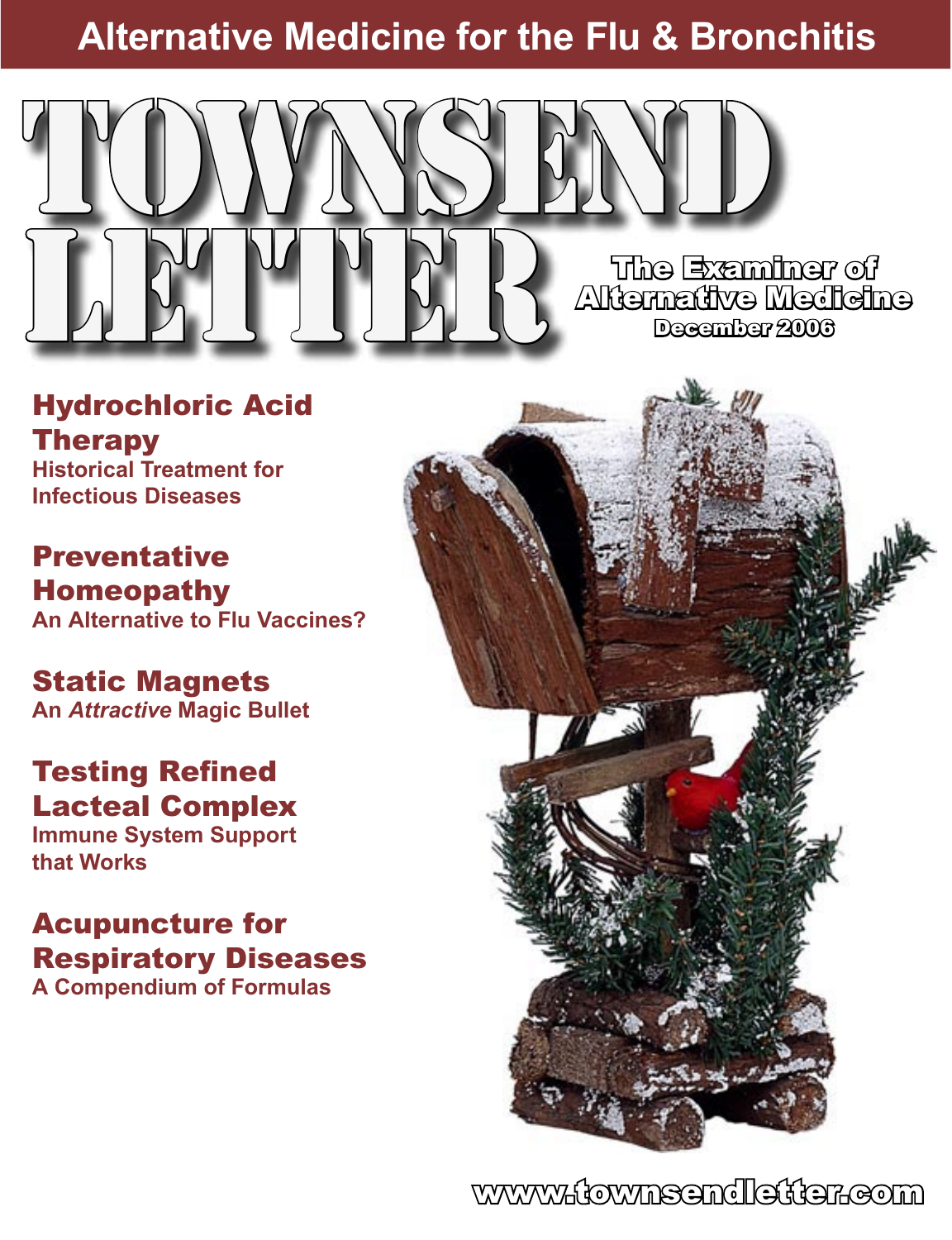# Examination of Immune Response Modifiers in Healthy Individuals as Compared to Refined Lacteal Complex by Jesse A. Stoff, MD

### Abstract

**Background**

 Many substances are known to affect the structure and function of the immune system. Refined lacteal complex (RLC) has demonstrated in small clinical trials and reports from health care practitioners the apparent ability to optimize the modulation of the immune system.1 This targeted induction of an immune response yields a new dynamic equilibrium of immune function with increased surveillance.

 The modulating capability of RLC has been demonstrated by an *in vivo* animal study at the University of Arizona.<sup>2</sup> Various techniques were used to identify molecules in RLC and the other study materials, known to be relevant to the process of information transfer and immune awareness as described in pre-existing scientific research that has attained theoretical consensus.3-5

#### **Objective**

 The comparative examination of substances, which are known to be supportive of immune function, to discern for each the presence of characteristics and capabilities that contribute to and support optimized modulation of the immune system

#### **Design**

 Several different analytical technologies were employed to ascertain elements of the structure and function of the substances studied. These included the following:

#### **Anti-bacterial testing**

 This testing allows for a semi-quantitative measurement of the bactericidal/bacteriostatic effect of the substances tested.

#### **Electrophoresis**

 High-density electrophoresis gels were used to identify the presence and approximate molecular weights of proteins and peptides that the substances contained.

#### **Cell culture**

 Leukocytes were studied in cell cultures, with the study substances added, to test for transfer factor effects.

#### **Flow cytometry**

 Flow cytometry was done on whole blood, with the study substances added, to look for leukocyte activation in lymphocyte, monocytes, and granulocyte sub-populations.

#### **Results**

 The study shows that RLC contains a significant concentration of specific transfer factors, defensins, and granulysins as well as other important nano-molecular immune system-supporting molecules. The specific concentrations are consistent with the bio-engineering of the compound utilizing the induction process. Their predictability and testability is essential to producing a consistent and reliable compound and appear in none of the other study materials in significant quantities.

 All the study materials tested demonstrated immune stimulation capability at recommended serving sizes, but only RLC also demonstrated a strong and reliable capability to increase targeted immune surveillance and transfer immunological information among cell groups. These distinctive capabilities illustrate the dynamic and unique benefits of RLC.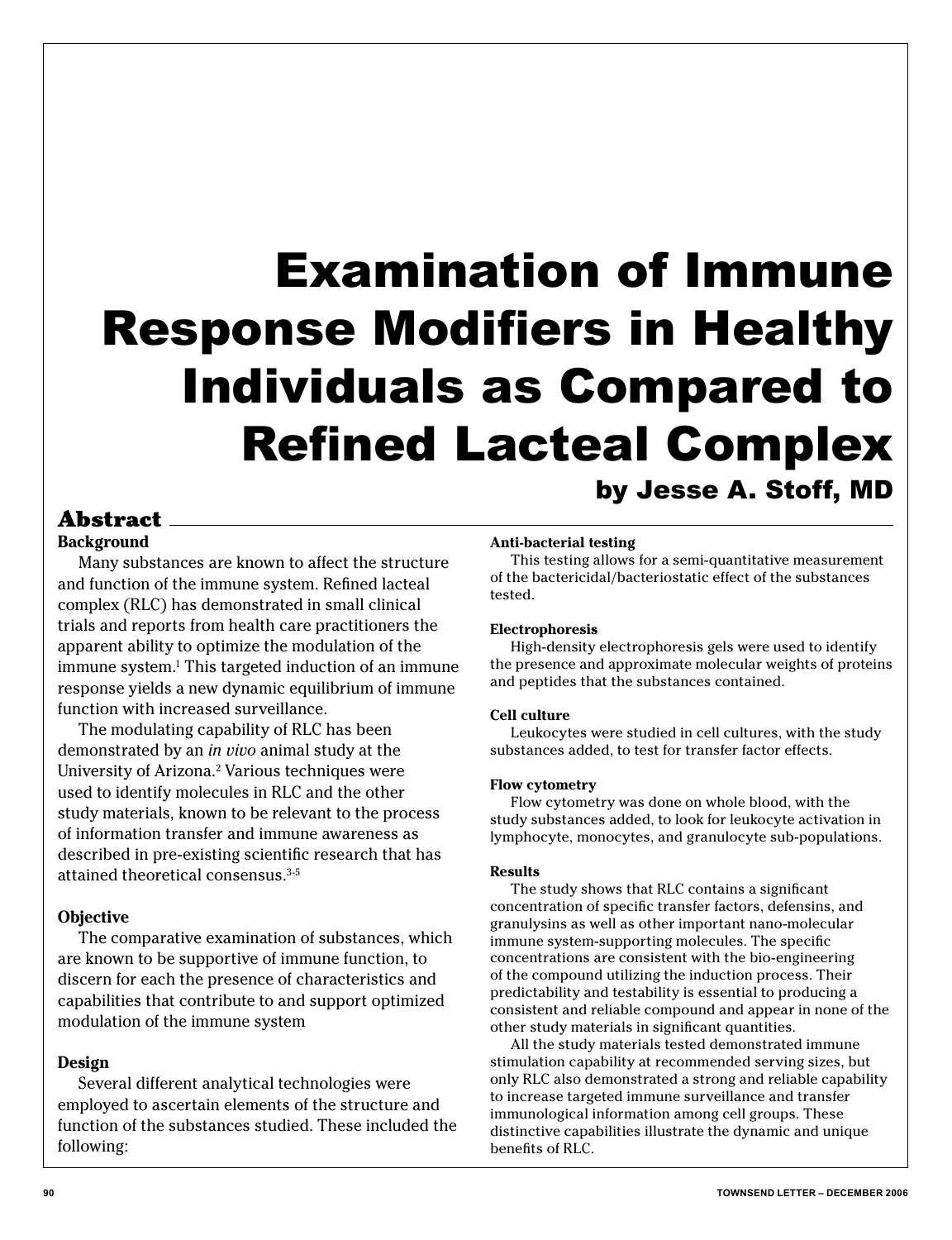### **Introduction**

 The immune system is one of the primary and most critical systems. Among other functions, it helps to regulate the internal environment. It exerts its control by virtue of circulating components capable of acting at sites far removed from their points of origin. The immune system accounts for approximately one percent of the body's 100 trillion cells. The defending cells that comprise the immune system originally arise in the bone marrow and mature in the thymus, spleen, and lymph glands. The different cell lineages that develop all share one common objective: to identify and destroy all substances, living or inert, that are recognized as not being part of what "should be in the body," and then to remember those actions for the next challenge. The complexity of this system rivals that of the nervous system and, in fact, the similarities between the two are quite real in that both systems share many of the same bio-transmitters and cell receptor sites. Regulatory molecules, cytokines, and mini-cytokines are critical for optimal immune function.6

 Reported benefits derived from the regulatory molecules in refined lacteal complexes date well back into the 1950s.7 The pursuit of deeper understanding and exploration of the reasons for such benefits began in earnest in 2001. The goals of this examination included a better understanding of the comparative benefit of RLC versus other substances designated to help healthy people optimize and sustain good immune function.

### **Methods**

#### **Laboratory:**

Tiburon Diagnostic Laboratory Tucson, Arizona

#### **Test products**

 All products used for the testing, except RLC, were acquired in the general marketplace. A concerted effort was made to find the finest products available with special attention to avoiding products that contained additional chemical agents such as preservatives, fillers, etc. RLC was provided directly from its

manufacturing source to the laboratory as RLC. The selected products with their recommended serving sizes were diluted assuming 100% absorption into 5000 cc's (average adult blood volume) of blood and utilized as follows:

#### **Substance .......Recommended serving**

RLC .................................................. 50 mg Lactoferrin .................................. 1000 mg Whey isolate .............................. 3000 mg Colostrum ................................... 1500 mg Beta 1, 3 glucan ......................... 1000 mg Astragalus .... 1 cc of the herbal extract Maitake ......... 1 cc of the herbal extract Echinacea .... 1 cc of the herbal extract Reishi ............ 1 cc of the herbal extract Goldenseal ... 1 cc of the herbal extract Arabinogalactan ....................... 1500 mg RLC was provided by Quantum Research

#### **Whole Blood Sources**

 All blood utilized in the *in vitro* analysis was drawn at the laboratory. Over two dozen, asymptomatic, apparently healthy subjects were tested to find three participants whose blood profiles were within the normal ranges of laboratory tests including Comprehensive Chemistry Panel, CBC, NK-cell panel, and T- & B-cell subset panels. These three participants agreed to support the research project by contributing blood for purposes of *in vitro* analysis. ➤

#### **Figure 1 – Sample Petri Dish Layout to test two solutions**



#### **Definitions:**

- **Refined lacteal complex**: A refined lacteal complex as used herein is a "nano-molecular" complex derived by applying patented and proprietary fractionation processes to bovine secretions, generally referred to as milk, from cows that have received antigen stimulation to the teat, causing a shift in the nano-molecular content of the secretions.
- **Immune modulation**: The intrinsic process of re-establishing the balanced regulation of immune function by restoring the cytokine communication pathways
- **Immune Reconstitution:** The therapeutic process of repairing structural and functional damage to the immune system through the application of specific cytokines, cells, stimulants and/or suppressors from exogenous sources
- **Transfer Factor:** A less than 5kD dialyzable extract of immune leukocytes that is capable of transferring a cellular immune response
- **Defensins:** Defensins are small, basic unglycolsylated proteins of 29-34 amino acids containing three intramolecular disulfide bonds that have anti-microbial effects.
- **Granulysins:** Granulysins are small peptides produced by cytotoxic Tcells and Natural Killer (NK) cells, which reduce the viability of a broad spectrum of pathogenic bacteria, fungi, and parasites.
- **Lactoferrin:** Lactoferrin is a small glycoprotein produced by a variety of cells and has antimicrobial effects.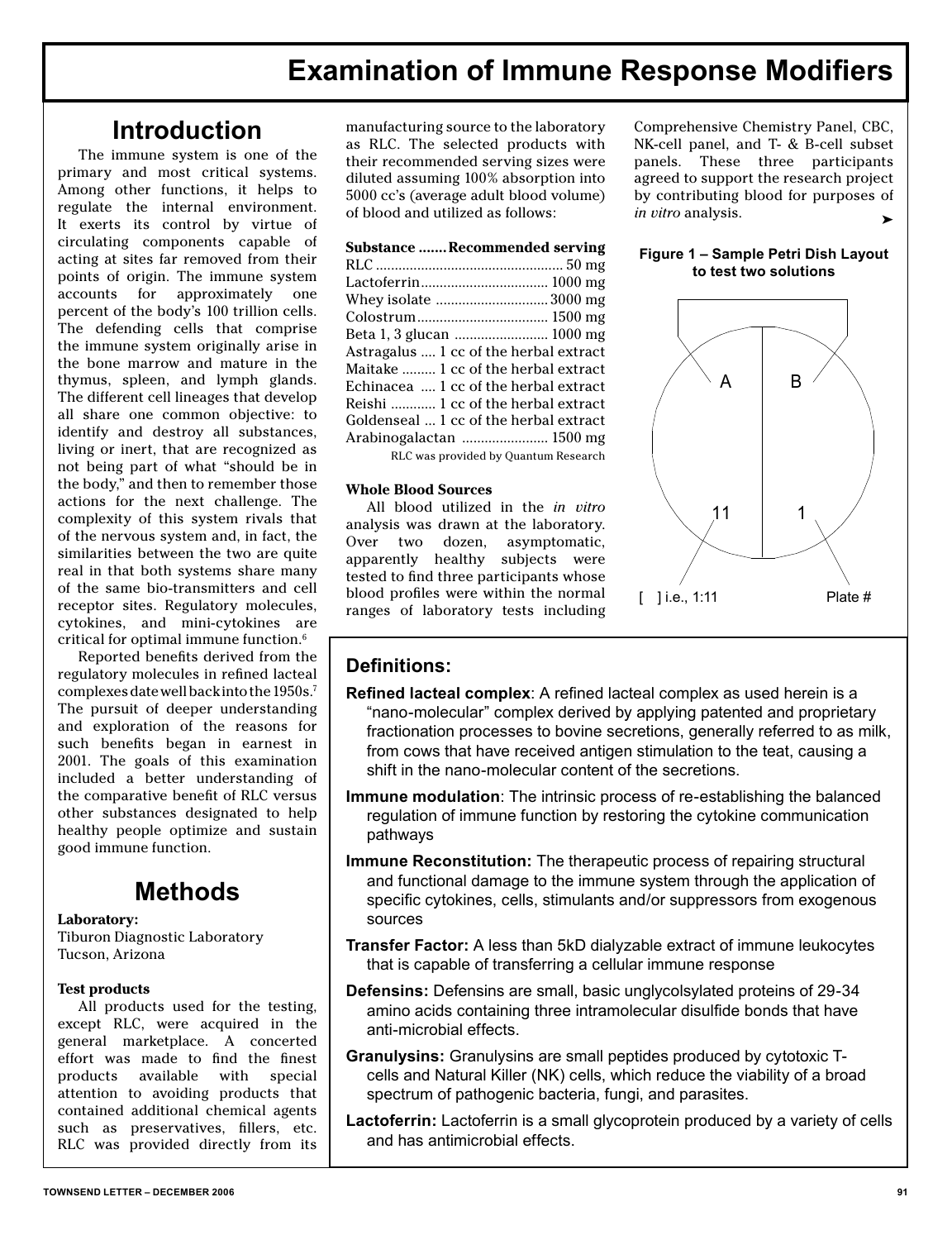#### **Antibacterial Testing**

**Principle:** This procedure is designed to test for a Bactericidal/bacteriostatic effect. **Reagents:** ½ Normal Saline (NS)

- **Materials Required:** TSA ll 5% SRB Agar plate (BBL prepared media), ten to 30 plates, depending on the testing to be done
- RLC and other substances to be tested Active (in log phase) culture of a pathogenic

strain of group A Beta hemolytic Streptococcus phenotype Streptococcus Pyogenes, ATCC # 19615

Small glass test tube for diluting the bacteria 1ul culture loops

- **Instrumentation:** A Vitek Colorimeter is needed to approximately standardize the concentration of bacteria to be tested.
- **Calibrations:** The Colorimeter is zeroed using ½ NS to align both ends of the instrument's scale.
- **Quality Control:** A control plate should be run after all the test plates are done. A simple loop of the bacteria from the stock solution in the test tube should be plated out to ensure that the bacteria didn't die.
- **Procedure:** The bacteria to be tested were previously plated and grown on a standard TSA ll 5% SRB Agar plate (BBL prepared media) and incubated in a CO2 Napco model 5400 incubator at 37 C and 5.0% CO2. To prepare the stock solution (SS), bacteria were added to ½ NS until the concentration was down to 95% transmissible. The substances to be tested were mixed with increasing volumes of the SS to make the dilutions as follows:
	- 10 uL I: 100 uL SS = 1:11
	- 10 uL  $\pm$  200 uL SS = 1:21
	- 10 uL I: 300 uL SS = 1:31
	- 10 uL I: 400 uL SS = 1:41

 The solutions are immediately plated (see below) (time O) and then put into the incubator until needed for re-plating 15 minutes later. After 24 hours, the dishes were removed from the incubator and "read."

**Reporting of Results:** Sample Petri Dish Layout to test two solutions. For accuracy of interpretation, doing more than two test solutions per plate is NOT recommended. See Figure 1.

 For the sake of consistency, plate 1 is 1:11 T0, plate 2 is 1:11 T15, plate 3 is 1:11 T30, plate 8 is 1:21 T0, plate 9 is 1:21 T15, etc., etc., etc. Since the loop used to plate the bacteria was 1 uL, count the number Colony Forming Units (CFU) seen and report as in the example of CFUs per ml.

**Limitations:** This test procedure will give qualitative information about one of its biological effects and some relative semiquantitative information about the product being tested. For greater sensitivity, up to 300 CFU/ml, only one substance should be tested per plate.

### **Study Protocols**

#### **Electrophoresis**

- **Principle:** This procedure is designed to separate the mixture of proteins, peptides, and nucleoproteins found in the processed infusion product while still maintaining biological activity.
- **Reagents**: SimplyBlue SafeStain Invitrogen – LC6060 Novex Tris-Glycine Native Sample Buffer (2X) – LC2673 Novex Tris-Glycine Native Running Buffer (10X) – LC2672
- **Materials Required:** Novex 18% Tris-Glycine Gel 1.0 mm, 10 well EC6505 Sample loading tip – LC1001
- **Instrumentation:** Xcell SureLock Mini-Cell – E10001 PowerEase 500 Power Supply E18600
- **Calibrations**: The power supply comes precalibrated from the factory with no further adjustment possible.
- **Quality Control**: QC is a function of product preparation before it comes to the lab. Ideally, there should be no molecules above 100 kD as measured with a molecular ladder, i.e., Sigma ColorBurst Electrophoresis Markers C4105. In conjunction with the molecular weight vs. mobility calculations.<sup>8</sup> ColorBurst can be used to estimate sample molecular weights, to monitor the progress of an electrophoretic run, or to confirm than an electroblot is complete. Brilliantly colored, exceptionally wellresolved, convenient, and stable, Colorburst protein molecular weight markers perform impressively in a variety of gel compositions and concentrations. ColorBurst Markers are composed of eight polypeptides that have been chemically reduced and conjugated to brilliantly colored dyes. Conveniently, Colorburst Markers require no resuspension, reduction, or heating prior to use.
- **Procedure:** The samples were run on an 18% 10 well Tris-Glycine gel at 125 volts, 35 milliamps, and 5 watts for four-and-one-half hours. The samples were diluted in the Novex Tris-Glycine Native Sample Buffer and run in the Novex Tris-Glycine Native Running Buffer. The Gels were then carefully removed from the cells, stained for one hour in the SimplyBlue SafeStain, and destained in de-ionized water.

### **Tissue Cell Culture, Transfer Factor Effect Testing**

**Principle**: This procedure is designed to test for a transfer factor effect. Since the RLC has a known semi-specific bactericidal/ bacteriostatic curve, it is reasoned that, if leucocytes were induced to produce similar bactericidal/bacteriostatic molecules after incubation with RLC, it would demonstrate a transfer factor effect as there are no antigens present to otherwise induce an immunological reaction.<sup>9</sup>

#### **Reagents**:

- 1. RPMI 1640 complete culture media (Cellgro.com)
- 2. Human serum from the subject whose WBC's are part of the experiment
- 3. L-glutamine stock (200mM in DI H2O)
- 4. FACSlyse

#### **Materials/Instruments Required:**

- 1. Sterile pipettes/pipettor tips
- 2. Sterile 25mL culture flasks should be polypropylene (from Sarstedt) with a gas permeable cap
- 3. Biosafety hood
- 4. CO2 incubator set at 37ºC
- 5. Phosphate Buffered Saline (PBS)
- 6. Centrifuge
- 7. 15mL conical tubes
- 8. Accuspin Lymphocyte separation tubes.(Sigma)
- 9. Sysmex SF-3000 (Hematology Analyzer)
- 10. BD 4 color Flow Cytometer
- 11. Flow Cytometer
- 12. "Green top" heparin tubes
- 13. "Purple top" tube
- 14. "Red top", serum separator tubes **Quality Control**: Since bacteria and/or fungi can activate leucocytes and cause them to produce bactericidal/bacteriostatic molecules, culture plates should be done at the end of the experiment on the media from the flasks to ensure sterility.
- **Procedure:** Whole blood was collected in "green top" tubes, and the peripheral blood leukocytes (PBLs) were isolated. The PBLs were put into a 25 ml culture flask with 10 uL of the test substance and 5 cc's of RPMI 1640 culture media, supplemented with ten-percent Human Serum (from the same donor) and containing 2mM of L-glutamine. This can be accomplished by adding 5 ml of Human Serum, 500 uL of L-glutamine stock [200mM] in DI. PBL's (2x10<sup>6</sup> cells/ml) were cultured at 37º C with five-percent  $\text{CO}_2$  for 18 hours. Separate cultures were done for each substance tested, and a control culture was done with no additional substance added. After the 18 hours, some of the supernatant was withdrawn (through a .2 micron syringe filter) from the culture and diluted as above in the bacteria stock solution for plating.

➤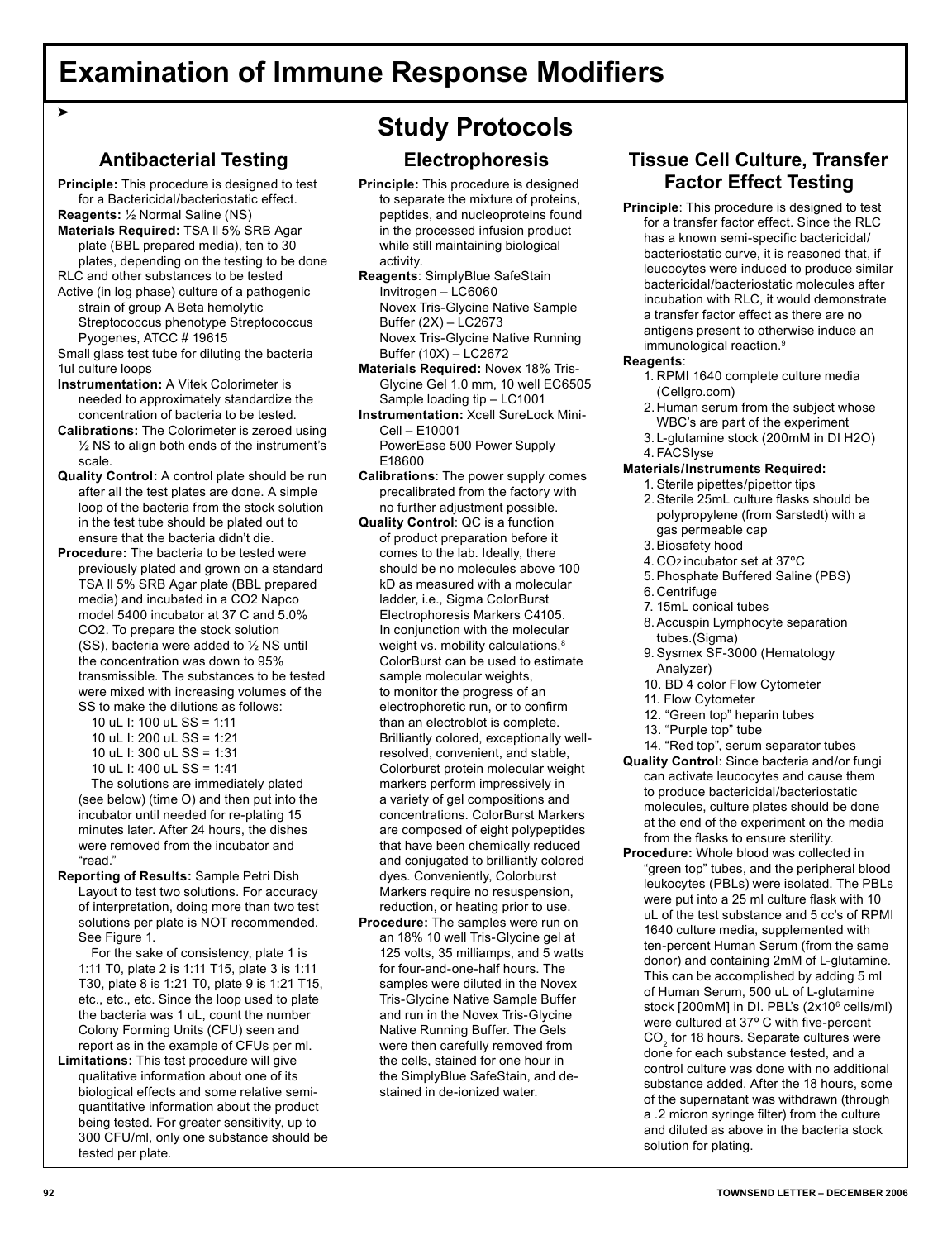### **Study Protocols Results**

#### **Flow Cytometry**

**Principle**: By using an early activation marker (CD69), we can assess the ability of a substance to stimulate leucocytes (CD45) as they are broadly divided into lymphocytes, monocytes, and granulocytes and displayed by a flow cytometer.

#### **Reagents:**

- 1. FACSlyse
- 2. DPBS (Cellgro)
- 3. BD Biosciences CD 45 #
- 4. BD Biosciences CD 69 #

#### **Materials/Instruments Required:**

- 1. Sterile pipettes/pipettor tips
- 2. Sterile 3 cc 12 X 75 tubes, should be polypropylene (from Sarstedt) with a gas permeable cap
- 3. Biosafety hood
- 4. 5% CO2 incubator set at 37ºC
- 5. Phosphate Buffered Saline (PBS) 6. Sysmex SF-3000 (Hematology Analyzer)
- 7. Flow Cytometer
- 8. "Green top" heparin tubes
- 9. "Purple top" tube
- 10. CD 45 and 69 antibodies
- **Calibration/Quality Control:** Normal calibration with calibration beads for the flow cytometer per the manufacturer's recommendations. Gating was done on light scatter and CD 45.
- **Procedure:** Whole blood was collected in "green top" tubes; 20 uL of a substance to be tested was added to 480 uL of whole blood and incubated at 37º C in a five-percent  $\mathrm{CO}_2$  incubator for different lengths of time. At the appropriate time points 100 uL of the whole blood was aliquoted into a polystyrene tube with 10 uL of each of the two antibodies and put in a dark area for 15 minutes. Then FACSlyse was added, and the tubes returned to a dark place for 15 minutes. The cells were rinsed and resuspended in DPBS and analyzed later that day on a three-color BD Facscalibur Flow Cytometer, double gating on light scatter vs. CD 45 was used to separate leukocyte cell populations. See Figure 2.

#### **Antimicrobial Testing**

 Antimicrobial testing with Streptococcus Pyogenes showed six molecular bands of RLC illustrated by electrophoresis to have an *in vitro* antimicrobial effect. Colostrum and Lactoferrin each had two bands that were active against the Streptococcus Pyogenes bacteria. Lactoferrin is recognized to have a general, nonspecific, antimicrobial effect. To the extent that Colostrum contained lactoferrin, it too showed minimal antimicrobial effects from those bands.

#### **Electrophoresis Testing**

 Electrophoresis was used to evaluate the presence of peptides and molecules below 100 kD in the study materials. The presence of specific small molecular peptides is known to provide value in supporting the immune system.

 Electrophoresis demonstrated numerous molecular bands below 100 kD in RLC. The same number and density of these bands were not present in any of the other products tested. Colostrum demonstrated fewer bands of less apparent density than RLC. See Figure 3 and Table 1 Results: See Table 2.

#### **Microdensitometer Evaluation**

 A microdensitometer was used to objectively evaluate the banding pattern and can semi-quantitate the density of the bands in the electrophoresis gels. RLC presented significantly higher band density as evidenced by the microdensitometer readings in comparison to the other study substances. See Figures 4, 5, and 6.

 The Colostrum chart demonstrates high concentrations of large molecular weight proteins, much of which are antibodies made against microbes to which the cow was exposed while in her stall or grazing. The RLC chart demonstrates that the majority of the proteins and peptides present are found in the low molecular weight ranges, including a band for Granulysins and Defensins/transfer factors not present in the colostrum. This shift in the pattern of protein/peptide production by the cow is entirely due to the

induction process used to make RLC, with specific antigens to produce a targeted response. The samples were adjusted to contain 7 mg/cc of solid material.

#### **Cell Culture Transfer Factor Effect Testing**

 Leukocyte cell culture testing was done to successfully demonstrate a transfer factor effect from the study material produced using induction – results of Bac-t testing at 18 hours and different concentrations as read after 90 minutes. See bac-t testing procedures above. See Table 3.

#### **Flow Cytometry Immune stimulation**

 Immune stimulation was a key component of the study and was measured from multiple perspectives: general immune stimulation using a single whole blood source for all study materials per experiment.

#### **General Immune Stimulation Results**

 General stimulation measurements with all study materials using serving sizes as recommended for the products listed above and 50 mg of RLC produced the results shown in Figures 4, 5, 6, and Table 4.

#### **Discussion**

 This study was undertaken to provide laboratory comparisons of various immune response modifiers (IRM) available in the marketplace for use by healthy people. An IRM used by healthy people should provide measurable, useful immune system support and assist a healthy person in sustaining the best immune system performance possible given their circumstances.

 There are three immunologic imperatives that an IRM should address:

- 1. Recognize foreign substances, pathogen, and cells.
- 2. Respond effectively against foreign substances, pathogen, and cells.
- 3. Remember foreign targets.

 Public discussion of the immune system has increased dramatically in the last ten years. This has been largely initiated by new scientific knowledge,

➤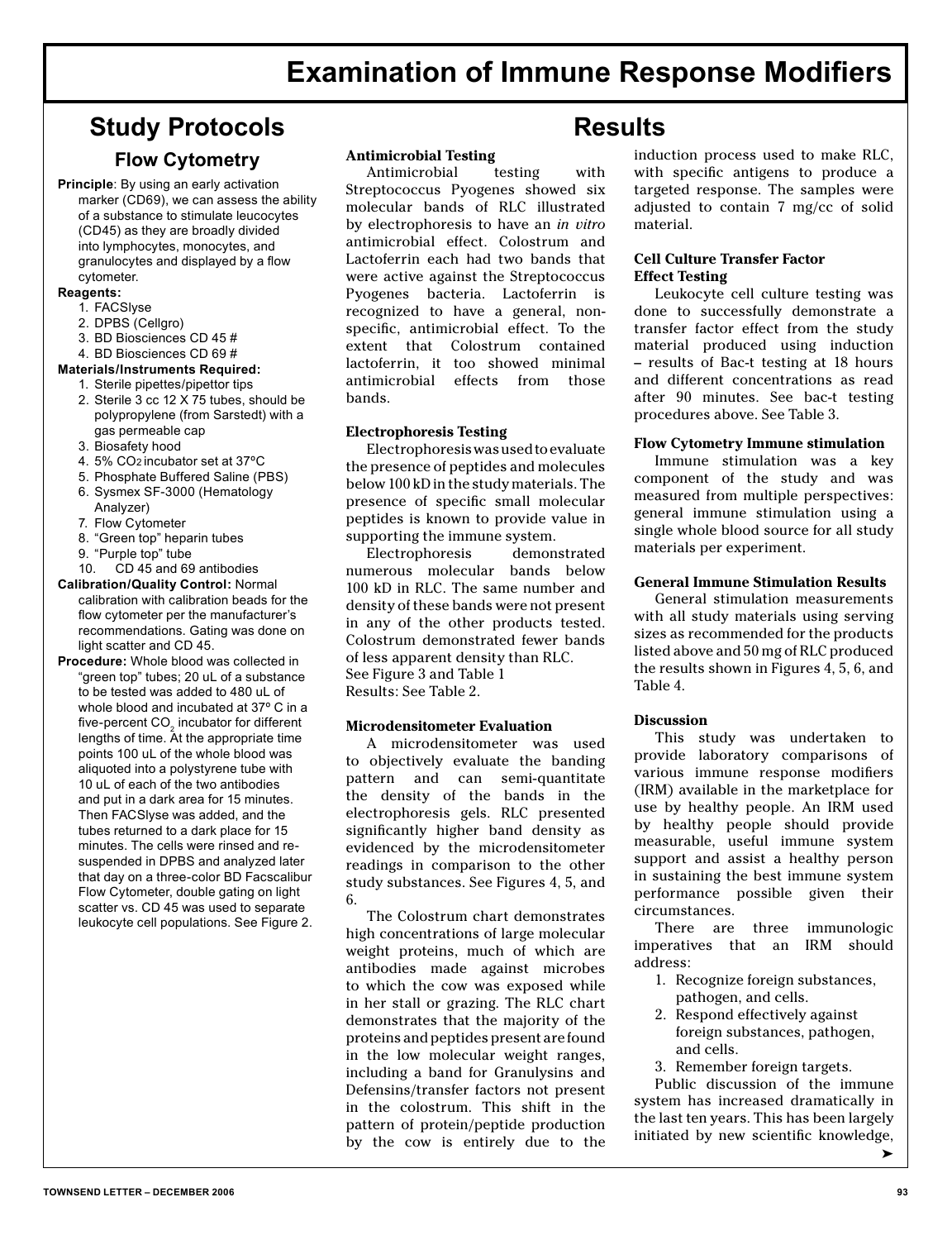|    | ÷       | ×. |         |
|----|---------|----|---------|
|    |         | v  | ۰.<br>٠ |
| ۰. | ۰.<br>v | v  |         |

| Figure 2 - Culture Tube Numbering |
|-----------------------------------|
|-----------------------------------|

#### **Tube Numbers**

| 1 & 2 Negative Control                       |  |
|----------------------------------------------|--|
| 3 & 4 Goldenseal                             |  |
| 5 & 6  Arabinogalactan                       |  |
| 7 & 8  Astragalus                            |  |
| 9 & 10  Maitake                              |  |
| 11 & 12 Reishi                               |  |
| 13 & 14  Whey                                |  |
| 15 & 16 RLC                                  |  |
| 17 & 18 Colostrum                            |  |
| 19 & 20 Lactoferrin                          |  |
| 21 & 22  B-1,3-Glucan                        |  |
| 23 & 24  Echinacea                           |  |
| 25 & 26 + Grans                              |  |
| 27 & 28  + Monos                             |  |
| 29 & 30  + Lymphs                            |  |
|                                              |  |
| 25, $26$ = positive control for Granulocytes |  |
| 27, $28$ = positive control for Monocytes    |  |
|                                              |  |

29, 30 = positive control for Lymphocytes

Odd numbered tubes will be tested at four hrs and the even numbered tubes at  $~18$  hrs.

**Table 1 – This Table shows the main bands of RLC and known molecular weight ladder. Distances from the base of the well are measured in mm's.**

#### **Reference Tris-Glycine 18%**

| AiE/10<br><b>Anti-microbial Bands</b> | <b>ColorBurst</b><br><b>Bands</b> | CВ<br>MW's kD |
|---------------------------------------|-----------------------------------|---------------|
| 11                                    |                                   | 210           |
| 14                                    | 16                                | 90            |
|                                       | 19                                | 65            |
|                                       | 24                                | 40            |
|                                       | 25                                | 30            |
| 36                                    | 37                                | 20            |
| 41                                    | 44                                | 13            |
| 51                                    | 53                                | 8             |
| 56                                    |                                   |               |

**Figure 3 – Electrophoresis Gel Sample**



Note: 1) All band measurements are in mm's.

 2) Anti-microbial bands are determined by reverse electrophoresis and bactericidal testing (see above)

#### **Table 3 – Colony forming units per plate of reverse electrophoresed material when tested for bactericidal activity**

|                     | 1:11        | 1:21        | 1:31        | 1:51        |
|---------------------|-------------|-------------|-------------|-------------|
| Echinacea           | TNTC        | <b>TNTC</b> | TNTC        | <b>TNTC</b> |
| Goldenseal          | TNTC        | <b>TNTC</b> | <b>TNTC</b> | <b>TNTC</b> |
| Arabinogalactan     | TNTC        | TNTC        | TNTC        | <b>TNTC</b> |
| Astragalus          | TNTC        | TNTC        | TNTC        | <b>TNTC</b> |
| Maitake             | TNTC        | TNTC        | TNTC        | TNTC        |
| Reishi              | TNTC        | TNTC        | TNTC        | TNTC        |
| Whey                | TNTC        | TNTC        | TNTC        | TNTC        |
| Positive Control    |             |             |             |             |
| Original Source RLC | 0           | 0           | 6           | 43          |
| Cultured "RLC"      | 0           | 0           | 14          | 57          |
| Colostrum           | <b>TNTC</b> | TNTC        | <b>TNTC</b> | <b>TNTC</b> |
| Lactoferrin         | TNTC        | TNTC        | <b>TNTC</b> | <b>TNTC</b> |
| B-1.3-Glucan        | TNTC        | TNTC        | TNTC        | TNTC        |

TNTC = Too numerous to count, >300K colony forming units (CFU)

#### **Table 2 – Results of Electrophoresis Banding and Bactericidal Testing**

|                 | Band at 11 | Band at 14 | Band at 36 | Band at 41 | Band at 51 | Band at 56 |
|-----------------|------------|------------|------------|------------|------------|------------|
| Echinacea       | <b>NBP</b> | <b>NBP</b> | <b>NBP</b> | <b>NBP</b> | <b>NBP</b> | <b>NBP</b> |
| Goldenseal      | <b>NBP</b> | <b>NBP</b> | <b>NBP</b> | <b>NBP</b> | <b>NBP</b> | <b>NBP</b> |
| Arabinogalactan | <b>NBP</b> | <b>NBP</b> | <b>NBP</b> | <b>NBP</b> | <b>NBP</b> | <b>NBP</b> |
| Astragalus      | <b>NBP</b> | <b>NBP</b> | <b>NBP</b> | <b>NBP</b> | <b>NBP</b> | <b>NBP</b> |
| Maitake         | <b>NBP</b> | <b>NBP</b> | <b>NBP</b> | <b>NBP</b> | <b>NBP</b> | <b>NBP</b> |
| Reishi          | <b>NBP</b> | <b>NBP</b> | <b>NBP</b> | <b>NBP</b> | <b>NBP</b> | <b>NBP</b> |
| Whey            | <b>NA</b>  | <b>NA</b>  | NA         | NA         | <b>NA</b>  | <b>NA</b>  |
| <b>RLC</b>      | Α          | A          | A          | A          | A          | A          |
| Colostrum       | A          | A          | <b>NA</b>  | <b>NA</b>  | <b>NA</b>  | <b>NBP</b> |
| Lactoferrin     | Α          | A          | <b>NBP</b> | <b>NBP</b> | <b>NBP</b> | <b>NBP</b> |
| B-1.3-Glucan    | <b>NBP</b> | <b>NA</b>  | <b>NBP</b> | <b>NBP</b> | <b>NBP</b> | <b>NBP</b> |

NBP = No Band Present

A = Active bactericidal/bacteriostatic effect against Streptococcus Pyogenes at 1:21

NA = Non-active bactericidal/bacteriostatic effect against Streptococcus Pyogenes at 1:21

These results were further confirmed with microdensitometer readings. See Microdensitometer Evaluation.

*continued on page 96* ➤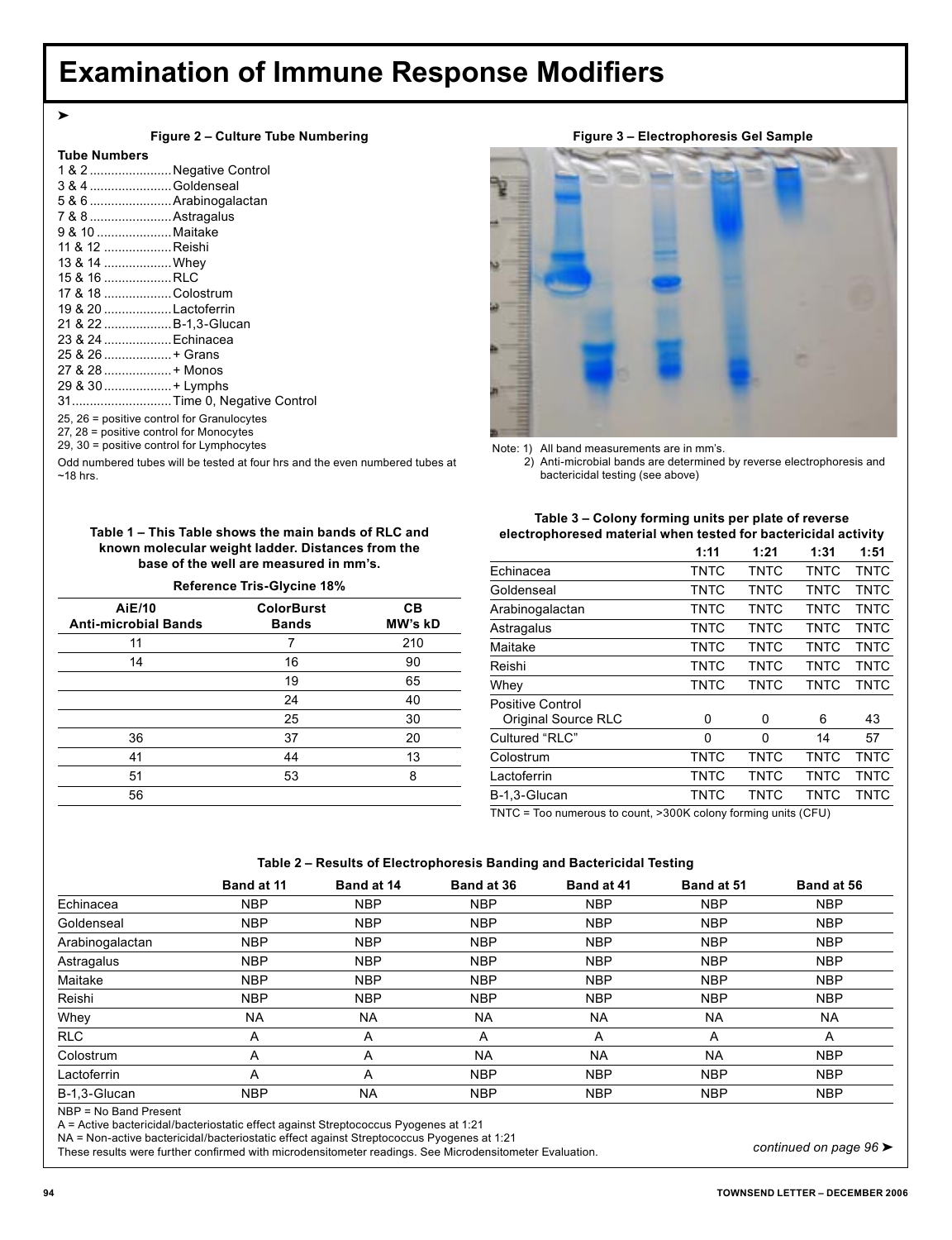AIDS/HIV, and expanded news coverage worldwide. The use of IRMs has grown simultaneously in popularity, as the public has come to realize that "adequate" and "acceptable" immune system profiles are not necessarily "optimum" when it comes to protecting our health. This is a trend that can be expected to expand massively in coming years given this experience.

Poor nutrition and stress are but two primary factors that affect the immune performance of healthy people. Regardless of effort, healthy people make compromises in diet and experience stress in their lives, which reduce their immune function in a manner that produces lessthan-optimum protection. The long-term consequences to any specific individual as a result of their decisions and actions relative to diet and stress remain very difficult to quantify.

The RLC was obtained from a single source utilizing patented and proprietary processes for production. The product is classified as a "Generally Recognized as Safe" (GRAS), an FDA designation, for substance and is marketed as a dietary supplement and/or a dietary supplement ingredient or as a dietary ingredient. As a result of bio-engineering technology, RLC contains significant concentrations of many active, targeted compounds that are naturally produced by the body and utilized by the immune system. When these compounds are present in the diet in an active form, they can enhance the immune system and help it overcome some of the adverse effects of poor nutrition and stress and achieve improved function.

In a previous study, RLC demonstrated a complex and integrated immune modulation response unlike any other known single substance. In this study, RLC demonstrated support for a combination of activation and specific, targeted, information transfer activities that appears to correlate to the observed benefits of the substance clinically. The other substances tested failed to replicate the RLC effects in totality. Without these factors in combination, as found in RLC, an immune system response would be greatly narrowed to as little as a one-dimensional, unregulated, immune stimulation "effect."

Immune stimulation effects should not be confused or assumed to be of benefit, i.e., unregulated immune stimulation is related to many auto-immune diseases. One core benefit of supplementation with RLC is evidenced by the higher level of immune surveillance presented in the study data as evidenced by the "modulated" changes in key immune cell populations.

RLC provided a higher, quantitatively measured, stimulation of key immune cells in vitro, as measured by flow cytometry with whole human blood, than any other substance tested and currently available in the marketplace. In fact, on a weight-to-weight basis, nothing approaches RLC's capabilities for stimulation of lymphocytes, granulocytes, and monocytes.

Qualitative and quantitative analysis shows that RLC contains a significant concentration of unique and specific transfer factors, defensins, and granulysins as well as other important nano-molecular, immune



Figure 4 - General stimulation effect on lymphocytes of the substances tested by flow cytometry.



Figure 5 - General stimulation effect on monocytes of the substances tested by flow cytometry.



Figure 6 - General stimulation effect on granulocytes of the substances tested by flow cytometry.